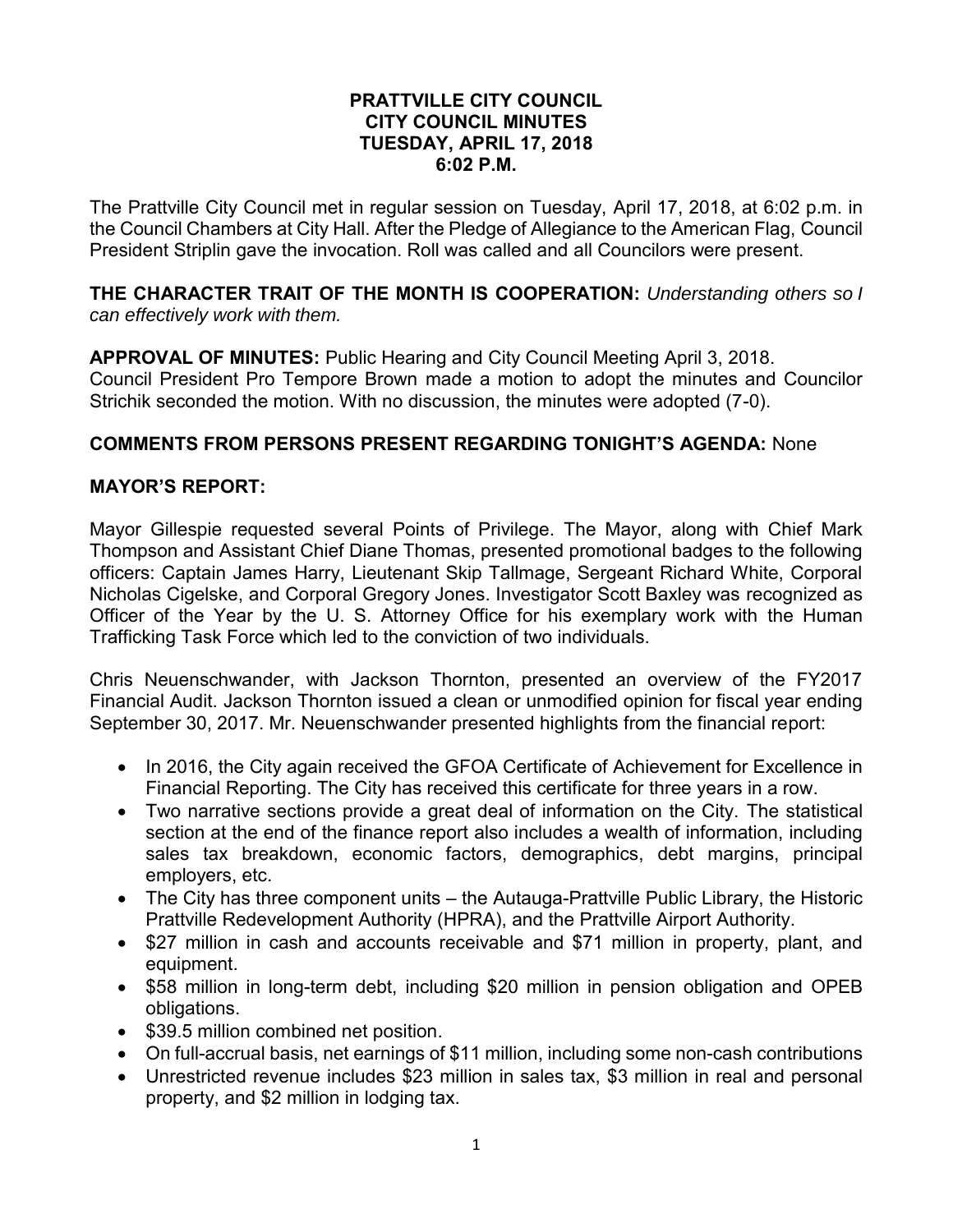- The City spent \$34 million in general government activities and \$6 million in businesstype activities.
- On fund level, the General Fund showed \$8 million in positive unrestricted dollars.
- Budget to actual, the City showed \$769,892 to the good on the revenue side and \$1.2 million to the good on the expense side.

Mr. Neuenschwander complimented Finance Director Daniel Oakley and his team for their assistance during the audit. This is the second audit for Mr. Oakley as Finance Director. The residents of Prattville should be proud of the conservative manner in which City finances have been maintained.

Mayor Gillespie thanked Mr. Neuenschwander for his report and asked if he would describe the City's current debt load as both conservative and strategic in terms of meeting long term goals, as well as manageable with its known resources. Mr. Neuenschwander replied that in FY2017, the City pre-paid approximately \$3.1 million in debt. In December 2017, the City prepaid another \$1.5 million. The City promised to pay debt with the one-cent increase in sales tax and the City is taking care of business.

With revenue above budget and expenses below budget in FY2017, Mayor Gillespie thanked department heads and employees for a job well done.

Miss Tri-County Caitlyn McTier, representing Autauga, Elmore and Montgomery Counties, addressed the Council. Ms. McTier was crowned as the inaugural Miss Tri-County in January and will represent at the Miss Alabama Pageant in June at Samford University in Birmingham. Ms. McTier attends the University of Alabama.

John-Paul O'Driscoll, Autauga County PALS, announced the Annual Bob Lee Spring Cleanup will be held from April 21-28, 2018. In conjunction with statewide Alabama PALS, Mr. O'Driscoll encouraged councilors and residents to participate in the clean-up event to be held Saturday, April  $28<sup>th</sup>$  at 9:00 a.m.

Agenda Item #1 is a Resolution to purchase a new dock system for Cooters Pond Park. The existing docks were installed in the early 1990s and are approximately 25 years old. The docks are beyond repair, and this new dock system will be in place for the Alabama Bass Trails tournament in June bringing in 225 boats. This is a budgeted item in the Parks and Recreation Department and will be great enhancement to Cooters Pond Park.

The Mayor thanked Alabama Power and Central Alabama Electric Cooperative for their continued investment in and around Prattville.

Mayor Gillespie has been in contact with Autauga County School Superintendent Spence Agee in regard to providing additional School Resource Officers. Police Chief Thompson is reviewing the documentation provided by Mr. Agee. This item was also discussed during a recent Public Safety Committee meeting.

The Autauga County Board of Education expressed appreciation for the recent surplus of iPads from the City for their technology centers. The City has received numerous thank you letters. These iPads will greatly benefit the school system.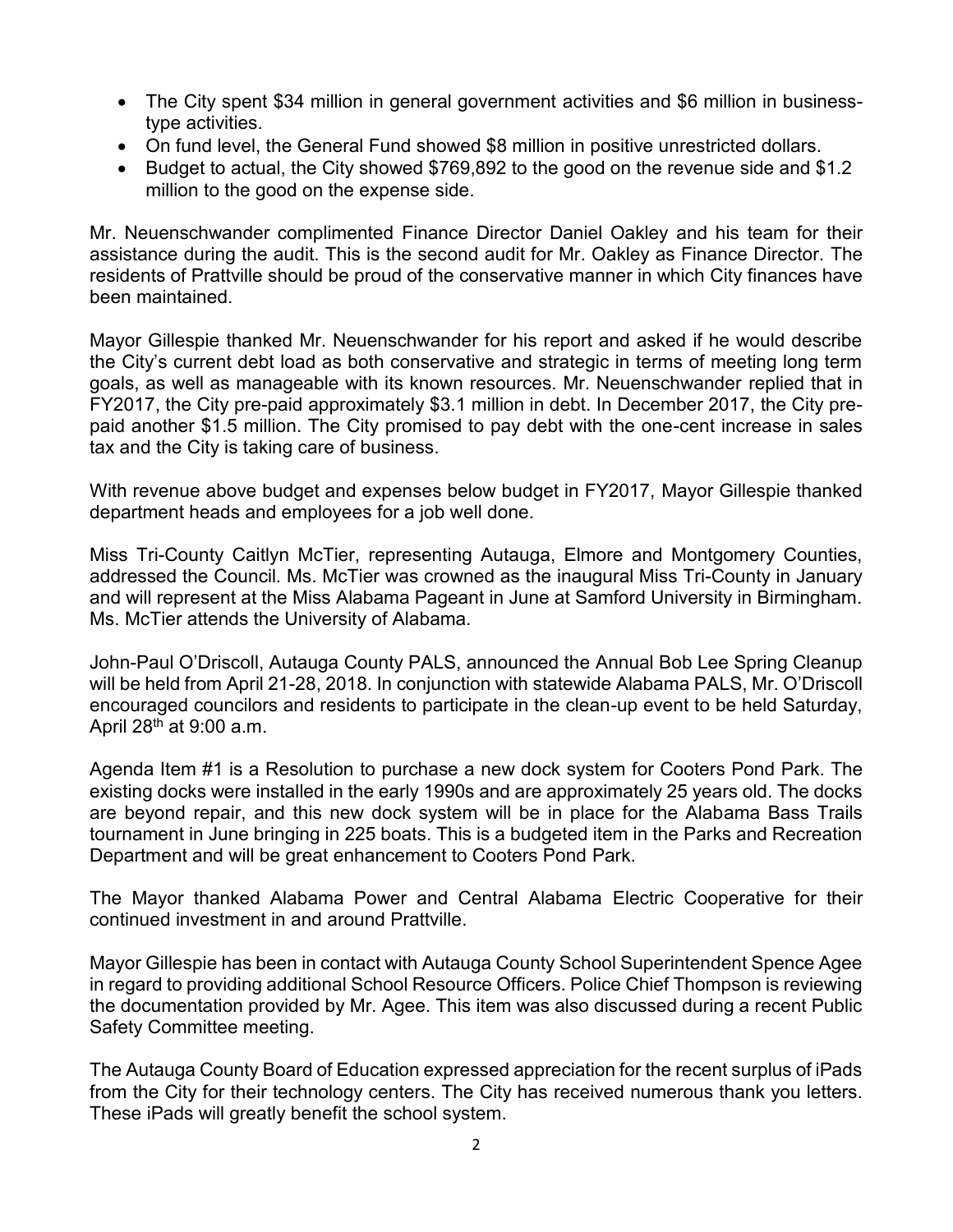Mayor Gillespie provided Councilors with a proposed amendment to remove apartments from the Uses Permitted on Appeal from R-3 Zoning (handout attached). The recommendation will be presented to the Planning Commission for review.

A new Boards and Committees Application has been posted on the website. Citizens interested in applying to serve on a board or committee are encouraged to complete an application.

Mayor Gillespie noted that the total investment over the last four years in the Daniel Pratt Region will soon reach the one billion dollar mark.

## **REPORT FROM COUNCIL ON SPECIAL COMMITTEES:**

Councilor Starnes reported that the Police Committee met on April 13, 2018 to discuss the upcoming FY2019 budget, resource officers, and the Public Safety building.

Councilor Strichik reported that the Fire Committee also met on April 13, 2018 to discuss the upcoming FY2019 budget, the need for a generator, additional employees, and other internal situations.

# **REPORT ON STATUS OF CITY FINANCES:**

Finance Director Daniel Oakley presented the finance reports for March 2018. The General Fund Revenue report showed that year-to-date revenue was \$20,066,459.80, an increase of 1.59% in comparison to the prior year.

The Tax Breakdown Comparison report showed revenue increased by 10.42% in comparison to the prior year.

The Expenses by Department report showed that with 50% of the budget year complete, overall expenses were at 51.70%.

The Wastewater Enterprise Fund Income Statement showed a net income of \$68,052.38 for March 2018. Expenses were below budget.

The Sanitation Enterprise Fund Income Statement showed a net loss of (\$396,167.84) for March 2018. This was due to the purchase of a sidearm truck at a cost of \$237,000.00, the purchase of three loads of garbage cans at a cost of \$140,000.00, and a third payroll period in March.

The Judicial Special Revenue Fund Income Statement showed a net income of \$45,982.00 for March 2018. Expenses were slightly below budget.

The Gas Tax Special Revenue Fund Income Statement, presented quarterly for January – March 2018, showed positive revenue receipts over budget. On the expense side, budgeted paving projects have not yet begun.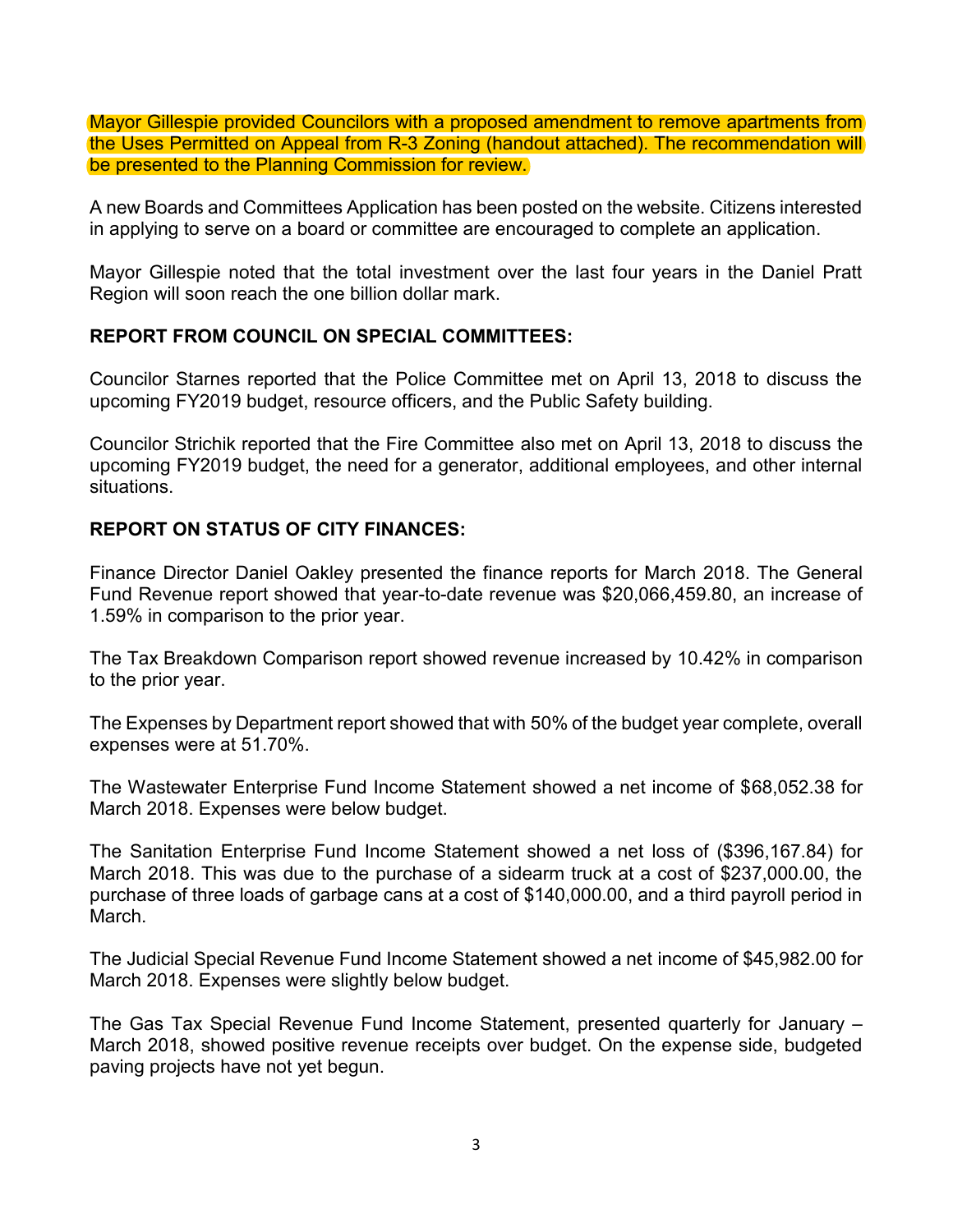The Capital Projects Fund Income Statement, presented quarterly for January – March 2018, showed lodging fee revenue over budget. The Capital Projects Fund has several budgeted projects, including the South Industrial Access Road, the Road and Bridge Project, Project Platinum, the Woodvale Drainage Project, the East Main Street Signals Project, and the Boardroom Drive Extension Project.

The Group Health Fund Income Statement, presented quarterly for January – March 2018, showed a net income of \$68,627.68. For the quarter, no additional General Fund supplements have been required.

The Bank Balances report showed a total cash balance of \$23,016,503.29 as of March 31, 2018.

The City Wide Accounts Payable and Debt Balances report show total debt at \$62,070,819.62 as of March 31, 2018.

# **CONSENT AGENDA:**

**1. RESOLUTION:** To Authorize the Mayor to have Various Weeded Lots Abated per Title 11, Chapter 67 of the *Code of Alabama, 1975*, as Amended. (Sponsored By: Councilor Starnes) **RESOLUTION BOOK 2018, PAGE 052**

**2. RESOLUTION:** To Declare Various Weeded Lots to be a Public Nuisance, Order Their Abatement and Set a Public Hearing per Title 11, Chapter 67 of the *Code of Alabama, 1975*, as Amended. (Sponsored By: Councilor Starnes)

#### **RESOLUTION BOOK 2018, PAGE 053**

**3. RESOLUTION:** To Name Voting Delegate and Alternates for the Annual Business Session during the 2018 Alabama League of Municipalities' Convention in Montgomery. (Sponsored By: Council President Striplin)

# **RESOLUTION BOOK 2018, PAGE 054**

Council President Pro Tempore Brown made a motion to place Items #1-3 on a Consent Agenda and Councilor Strichik seconded the motion. There being no discussion, the items were placed on a Consent Agenda (7-0). Councilor Cables made a motion to adopt the Consent Agenda and Councilor Jackson seconded the motion. There being no discussion, the Consent Agenda was adopted with the following results:

| <b>AYES</b>      | ÷ | STRIPLIN, JACKSON, BROWN,<br><b>STARNES, CABLES, STRICHIK,</b> |   |
|------------------|---|----------------------------------------------------------------|---|
|                  |   | <b>BOONE</b>                                                   |   |
| <b>NAYS</b>      |   | <b>NONE</b>                                                    | O |
| <b>ABSTAINED</b> |   | <b>NONE</b>                                                    | O |
| <b>ABSENT</b>    | ٠ | <b>NONE</b>                                                    |   |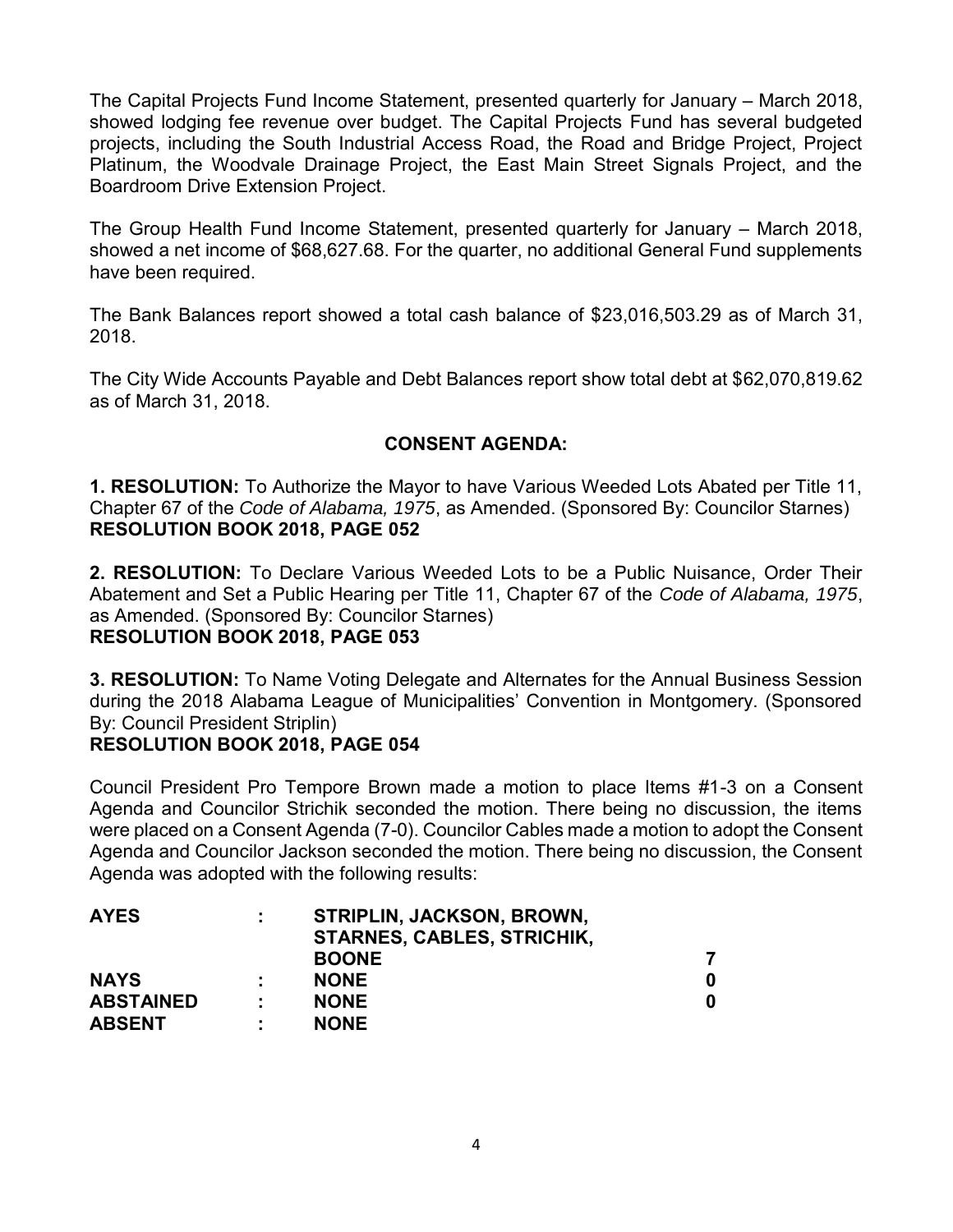#### **AGENDA:**

**1. RESOLUTION:** To Amend the FY2018 Budget and to Release Funds for the Purchase of an Alumadock x9 Aluminum Floating Wetslip Dock System for Cooter's Pond Park from Lake Martin Dock Company for the Parks & Recreation Department at a Cost Not to Exceed \$47,583.00. (Sponsored By: Councilor Boone)

## **RESOLUTION BOOK 2018, PAGE 055**

Councilor Boone made a motion to adopt the Resolution and Councilor Strichik seconded the motion. There being no discussion, the Resolution was adopted with the following results:

| <b>AYES</b>      | ÷ | STRIPLIN, JACKSON, BROWN,<br><b>STARNES, CABLES, STRICHIK,</b> |  |
|------------------|---|----------------------------------------------------------------|--|
|                  |   | <b>BOONE</b>                                                   |  |
| <b>NAYS</b>      |   | <b>NONE</b>                                                    |  |
| <b>ABSTAINED</b> |   | <b>NONE</b>                                                    |  |
| <b>ABSENT</b>    | ٠ | <b>NONE</b>                                                    |  |

**2. ORDINANCE:** Petition for Annexation of Avant Property – West End of Sydney Drive. (Sponsored By: Council President Pro Tempore Brown) **ORDINANCE BOOK 2018, PAGE 006**

Council President Pro Tempore Brown made a motion to adopt the Ordinance and Councilor Cables seconded the motion. By point of order, it is necessary that the council rules be suspended if immediate action is to be considered. Councilor Boone made a motion to suspend the rules and Councilor Strichik seconded the motion. The rules were suspended (7-0). There being no discussion, the Ordinance was adopted with the following results:

| <b>AYES</b>      | ÷ | STRIPLIN, JACKSON, BROWN,<br><b>STARNES, CABLES, STRICHIK,</b> |   |
|------------------|---|----------------------------------------------------------------|---|
|                  |   | <b>BOONE</b>                                                   |   |
| <b>NAYS</b>      |   | <b>NONE</b>                                                    | 0 |
| <b>ABSTAINED</b> | ٠ | <b>NONE</b>                                                    | O |
| <b>ABSENT</b>    | ٠ | <b>NONE</b>                                                    |   |

#### **COMMENTS FROM PERSONS PRESENT:**

Dr. Jerry Cimis, 141 N. Chestnut Street, addressed the Council regarding Agenda Item #2, asking what the zoning will be for this 5.6 acre parcel. City Planner Joel Duke responded that small 5 acre tract is a part of the larger Glennbrooke 6 sub-division. This parcel was pre-zoned as R-3 at the April 3, 2018 meeting as part of Glennbrooke 6.

Marriane Dillard, 1822 Jenny Drive, addressed the council regarding the Work Session/Public Hearing to be held on May 3, 2018. Ms. Dillard stated that citizens do not have minutes from the Prattville-Autauga School Committee meetings. If the committee is composed of concerned citizens, meeting notes and recommendations should be made available prior to the Work Session/Public Hearing in order to allow for research and preparation to make comments. More time and energy should be spent improving infrastructure before adding anything else to an